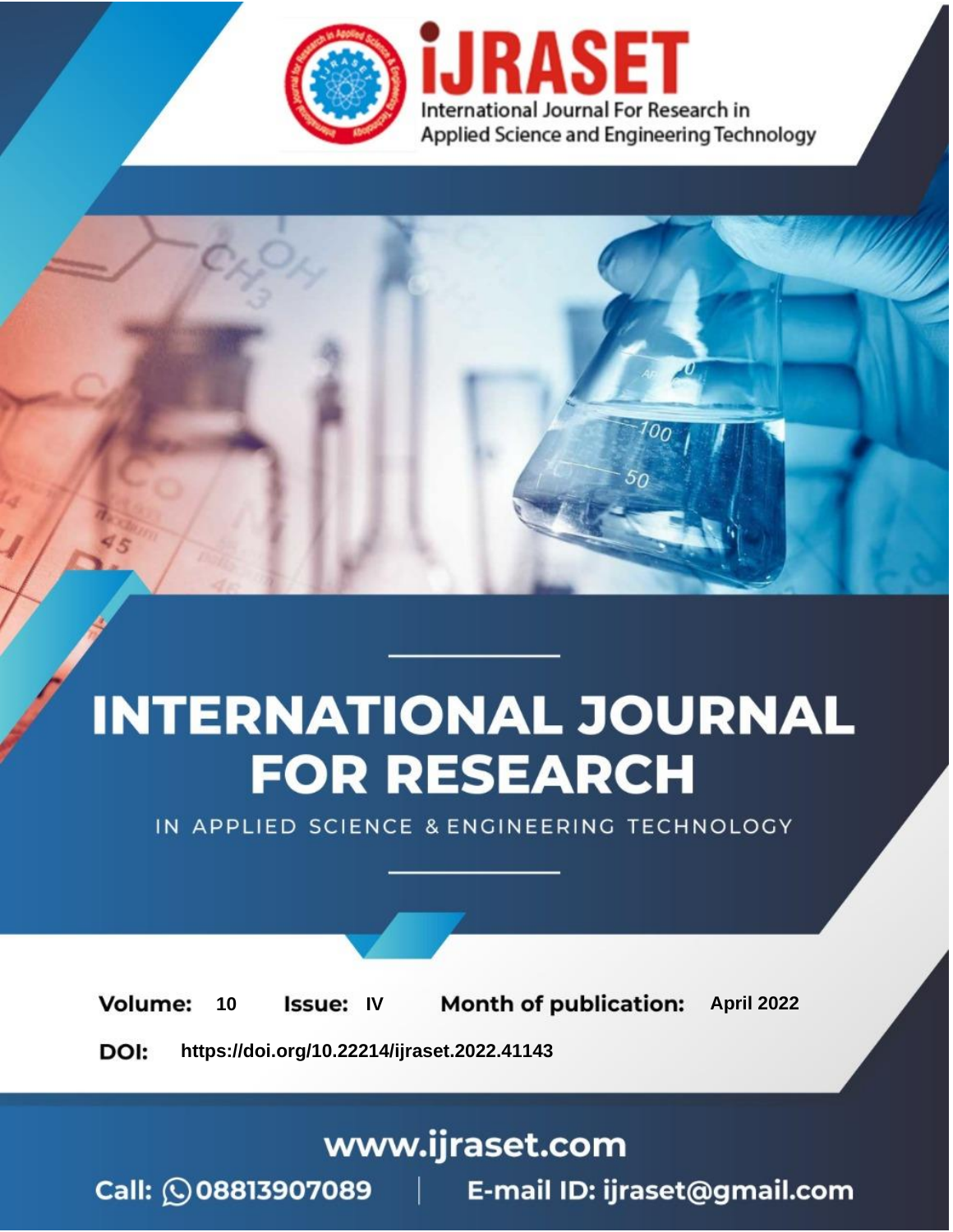

### **Diabetes Prediction Using Machine Learning**

Ashwini R<sup>1</sup>, S M Aiesha Afshin<sup>2</sup>, Kavya V<sup>3</sup>, Prof. Deepthi Raj<sup>4</sup>

*1, 2, 3Department of Telecommunication Engineering, Dayanandasagar College of Engineering Bengaluru, India <sup>4</sup>Assistant Professor Department of Telecommunication, Engineering Dayanandasagar College of Engineering Bengaluru, India*

*Abstract: The concept of machine learning has quickly become very attractive to the healthcare industry. Predictions and analyzes made by the research community on medical data sets help with appropriate care and precautions in the prevention of disease. of machine learning, the types of algorithms that can help make decisions and predictions. We also discuss various applications of machine learning in the medical field, with a focus on diabetes prediction through machine learning. Diabetes is one of the most increasing diseases in the world and it requires continuous monitoring. To check this, we explore various machine learning algorithms which will help in early prediction of this disease. This work explains various aspects of machine learning, the types of algorithm which can help in decision making and prediction. The predictions and analysis made by the research community for medical dataset support the people by taking proper care and precautions by preventing diseases. Discuss various applications of machine learning in the field of medicine focusing on the prediction of diabetes through machine learning. Diabetes is one of the fastest-growing diseases in the world and requires constant monitoring. To verify this, we are exploring different machine learning algorithms that will help with this baseline prediction.*

*Keywords: Decision Support Systems, Diabetes, Machine learning, Support vector Machine, Random Forest, K-Nearest Neighbor, Logistics Regression*

#### **I. INTRODUCTION**

#### *A. Overview*

Diabetes mellitus is a chronic, lifelong disease caused by excessively high blood sugar levels. Classification strategies are widely used in the medical field to classify data into different classes based on certain constraints against an individual classifier. Diabetes is a disease that affects the body's ability to produce the hormone insulin, thereby making carbohydrate metabolism abnormal and raising blood sugar level[4]. As reported by the World Health Organization report in 2019 reported 463 million are with diabetes, 1.5 million deaths, as the report indicates that is not difficult to guess how much diabetes is very serious and chronic.

Many researchers conduct experiments to diagnose diseases using different machine learning approach classification algorithms such as logistic regression, KNN, SVM, Random forest classifier because researchers have proven demonstrated that machine learning algorithms are more effective.

#### *B. Data, feature, and software tool*

In this we have implemented various machine learning algorithms which are discussed above for diabetes prediction.

- *1)* Step 1: Import the required libraries, import the diabetes dataset.
- *2)* Step 2: Preprocess the data to remove missing data.
- *3)* Step 3: Perform 80% scaling to split the set data as a training set and 20% as a test set.
- *4)* Step 4: Select the machine learning algorithm i.e.K-Nearest Neighbor machine learning, Support Vector Machine, Decision Tree, logistic regression, and Random Forest.
- *5)* Step 5: Create a model classifier for the mentioned machine learning algorithm based on the training set.
- *6)* Step 6: Test the classifier model for the mentioned machine learning algorithm based on the test set.
- *7)* Step 7: execute a Comparative evaluation of test performance results obtained for each classifier.
- *8)* Step 8: After analyzing based on various metrics, determine the best performing algorithm.

#### *C. Proposed Diagram*

We propose a classification model with boosted accuracy to predict the diabetic patient. In this model, we have employed different machine learning techniques are using like classification, regression and clustering. The major focus is to increase the accuracy by using resample technique on a benchmark well renowned PIMA diabetes dataset that was acquired from UCI machine learning repository, having eight attributes and one class label. The proposed framework is shown in Figure 1. The description of each phase is mentioned.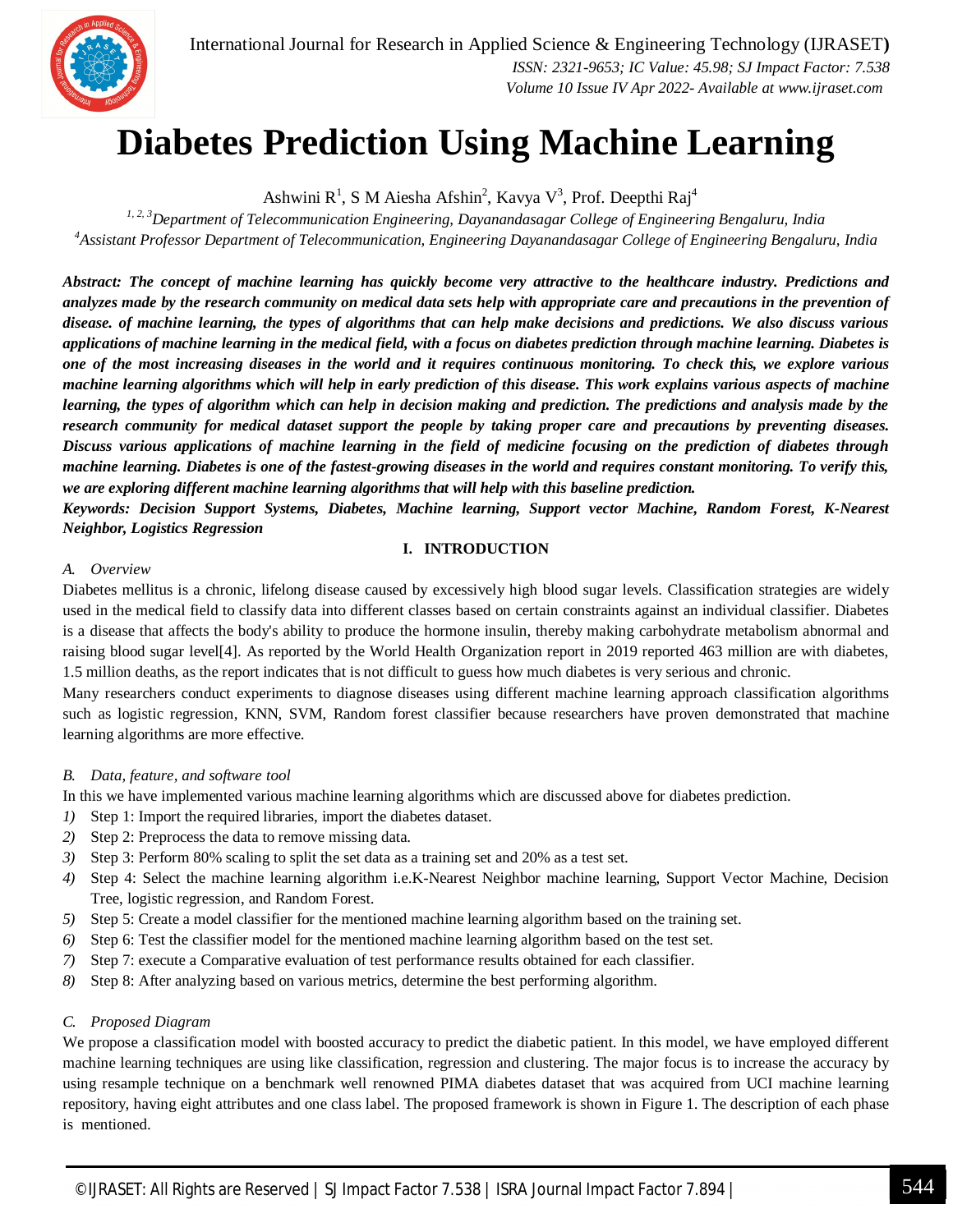

#### International Journal for Research in Applied Science & Engineering Technology (IJRASET**)**

 *ISSN: 2321-9653; IC Value: 45.98; SJ Impact Factor: 7.538*

 *Volume 10 Issue IV Apr 2022- Available at www.ijraset.com*



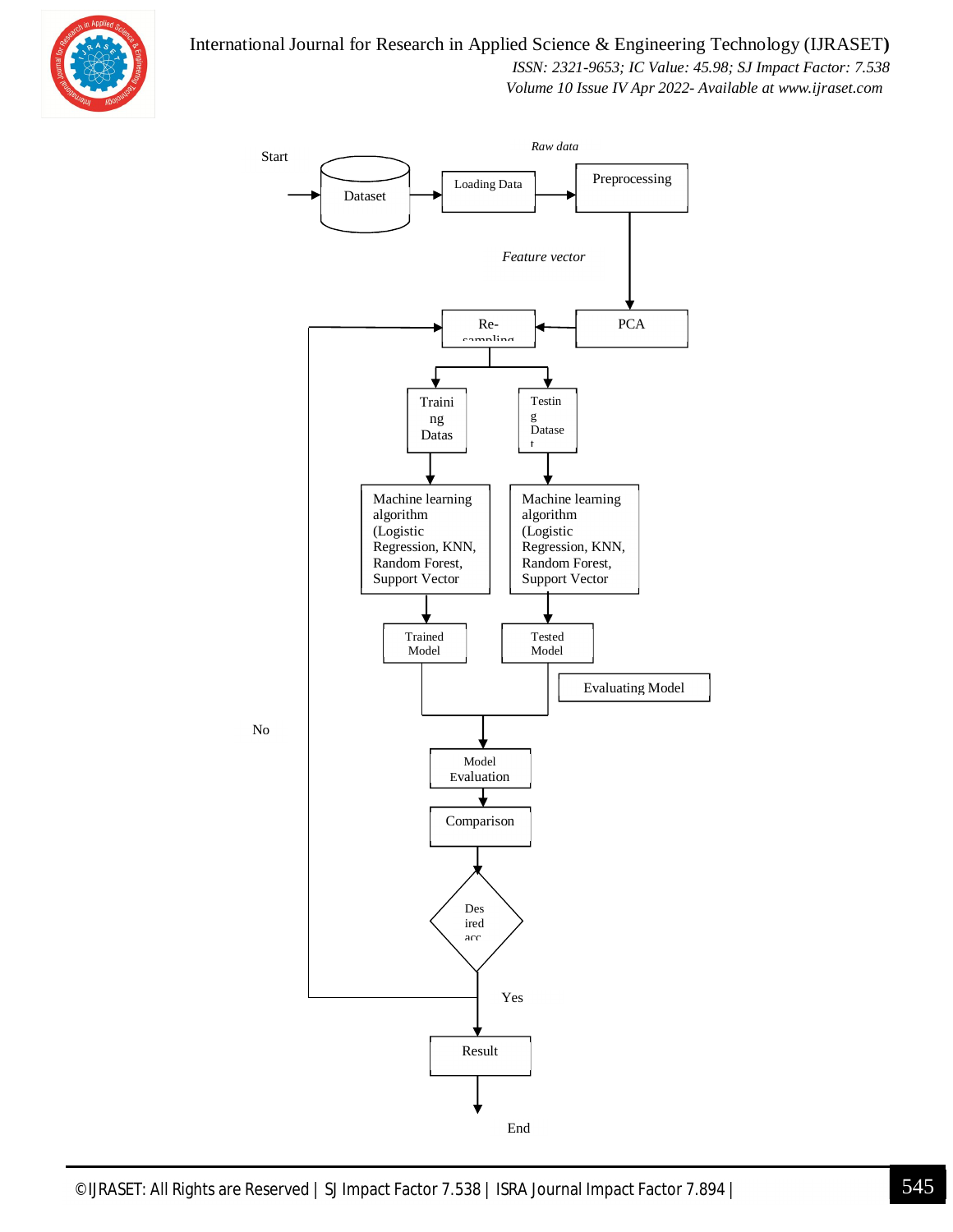

International Journal for Research in Applied Science & Engineering Technology (IJRASET**)**  *ISSN: 2321-9653; IC Value: 45.98; SJ Impact Factor: 7.538*

 *Volume 10 Issue IV Apr 2022- Available at www.ijraset.com*

- *1) Data Selection:* Data selection is a process in which the most relevant data is selected from a specific domain to derive values that are informative and facilitate learning. PIMA diabetes dataset having 8 attributes that are used to predict the diabetes at earlier stage. This dataset is obtained from UCI repository.
- *2) Data pre-processing:* Data pre-processing is a Machine Learning technique that includes changing crude information into reasonable configuration. It includes Data cleaning, Data Integration, Data Transformation, and Data Discretization.
- *3) Feature Extraction Through Principle Component Analysis:* Feature Extraction on the dataset to determine the most suitable set of attributes that can help achieve better classification. The set of attributes suggested by the PCA are termed as feature vector. Feature reduction or dimensionality reduction will be benefitted us by reducing the computation and space complexity.
- *4) Re-sampling Filter:* The supervised Resample filter is applied to the pre-processed dataset. Re-sampling is a series of methods used to reconstruct your sample data sets, including training sets and validation sets. In this study, Boot strapping re-sampling technique to enhance the accuracy.

#### **II. MACHINE LEARNING ALGORITHM**

#### *A. Logistic Regression*

The predictive analysis which is used for the dependent variable is categorical called as Logistical Regression. Logistical Regression explains the relationship between one dependent variable and one or more independent variables. The various types of Logistic Regression are:

- *1)* Multinomial Logistic Regression (many)
- *2)* Binary Logistic Regression (two)
- *3)* Ordinal Logistic Regression (1)

The categorical response has only two possible outcomes. Multinomial Logistic Regression hasthree or more outcomes without ordering whereas Ordinal Logistic Regression has three or more outcomes with ordering.

#### *B. K-nearest Neighbors*

The supervised classifier which is a best choice for K-NN is called as k-Nearest Neighbor. It is a best choice for the classification of k-NN kind of problems.

In order to predict the target label of a test data,KNN which finds distance between nearest training data class labels and new test data point in the presenceof K value? KNN uses K variable value between 0 to 10 normally.

#### *C. Random Forest*

The outfit learning technique used for the classification and regression that operates by constructing the multitude of decision trees at training time and outputting the class i.e mode of the classes or the regression of the individual trees. Irregular choice woods right for choice trees propensity which is used for over fitting on to their preparation set.

#### *D. Support Vector Machine (SVM)*

SVM is a division of Supervised Learning Algorithm. The strategy used to perform regression, classification and outlier detection of data. SVM will be grouping the information dependent that on the hyperplane.

The hyper plane is used to totally isolate the two classes in the best way and the most extreme edge hyper plane ought to be picked as a best separator.

The two types SVM Classifiers that are been used areused are: Linear Classifier and Non-Linear Classifier.

#### **III. RESULTS AND ANALYSIS**

Indian diabetes dataset named PIMA were used for analysis for this study. It consists of eight independent attributes and one independent class attribute. The study was implemented by R programming language using R Studio. Machine learning algorithms (Logistic regression, K-NN, Random Forest, Support vector machine) and clustering (k-means, hierarchical agglomerative) are used to predict the diabetics disease in early stages.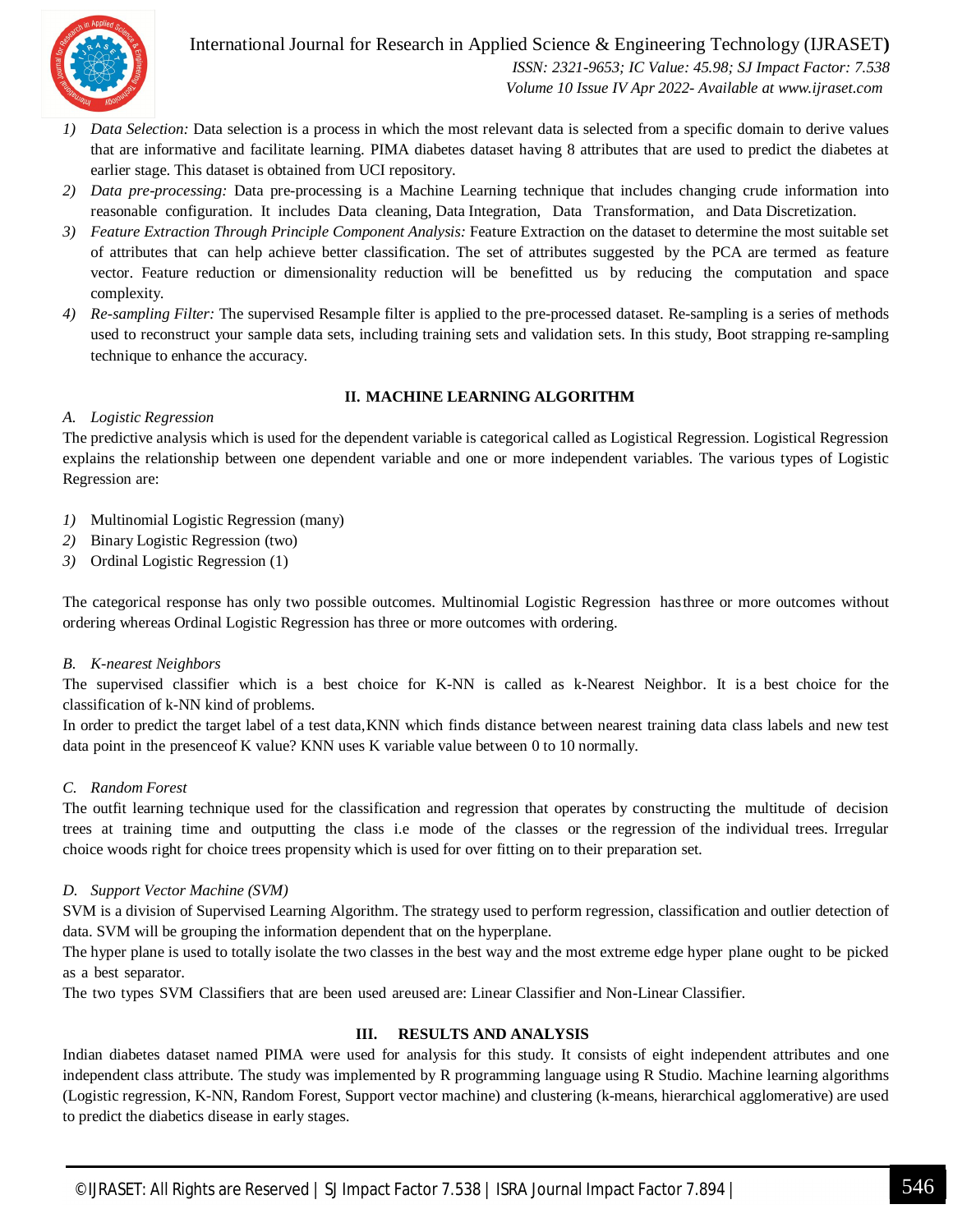

International Journal for Research in Applied Science & Engineering Technology (IJRASET**)**

 *ISSN: 2321-9653; IC Value: 45.98; SJ Impact Factor: 7.538 Volume 10 Issue IV Apr 2022- Available at www.ijraset.com*

#### **IV. LITERATURESURVEY**

*A. Sneha, N. and Gangil,T., Analysis of diabetes mellitus for early prediction using optimal features selection. Journal of Big Data, 6(1), p.13.(2019):*

Authors have focus on selecting the attributes in early detection of Diabetes Miletus using predictive analysis and design a prediction algorithm using Machine learning techniques. The data is collectedfromUCImachinerepository.15attributeshavebeenused for the purpose of classification. Support Vector Machine, Random forest and Naïve Bayes are the classifiers used with an accuracy of 77.73 %, 75.39% and 73.48%.

*B. K.VijiyaKumar, B.Lavanya, I.Nirmala, S.Sofia Caroline, "Random Forest Algorithm for the Prediction of Diabetes ".Proceeding of International Conference on Systems Computation Automation and Networking,2019*

The author proposes a random forest algorithm for diabetes prediction to develop a system that can perform early prediction of diabetes for patients with higher accuracy by using the random forest algorithms. The proposed model gives the best results to predict diabetes and the results show that the prediction system can predict diabetes effectively, efficiently, and most importantly instantaneously. Nanos Nnamoko et al presented Prediction of diabetes onset: a group-supervised learning approach, they used five widely used classifiers for groups and one used Meta classifier. Results are presented and compared with similar studies that have used the same data sets in the literature. It is shown that by using the proposed method, prediction of the onset of diabetes can be made with greater accuracy.

*C. Tejas N. Joshi, Prof. Pramila M. Chawan, "Diabetes Prediction Using Machine Learning Techniques".Int. Journal of Engineering Research and Application, Vol. 8, Issue 1, (Part -II) January 2018, pp.-09-13*

Diabetes prediction is presented by machine learning techniques to predict diabetes through three different supervised machine learning methods including SVM, logistic regression, ANN. This project proposes an effective technique for the early detection of diabetes. Deeraj Shetty et al. proposed diabetes disease prediction using data mining assemble Intelligent Diabetes Disease Prediction System that gives analysis of diabetes malady utilizing diabetes patients diagnoses information. In this system, they propose the use of algorithms like Bayesian and KNN (K-Nearest Neighbor) to apply on diabetes patient's database and analyze them by taking various attributes of diabetes for prediction of diabetes disease. Muhammad Azeem Sarwar proposed a study of diabetes prediction using machine learning algorithms in healthcare. They applied six different algorithms of machine learning. The performance and accuracy of the applied algorithms will be discussed and compared. Comparing different machine learning techniques used in this study shows which algorithm is best suited to predict diabetes. Diabetes prediction has become an area of interest for researchers to train programs to identify patients with diabetes by applying the appropriate classifier on the data set. Based on previous research work, it has been observed that the classification process is not much improved. Hence a system is required as Diabetes Prediction is important, in computers, to handle the issues identified based on previous research.

*D. Sisodia, D. and Sisodia, DS, 2018. "Prediction of diabetes using classification algorithms. Procedia computer science", 132, pp.1578-1585.(2018) .*

The authors designed a support system for estimating disease, including diabetes, using the Pima Indian Selected Diabetes Database (PIDD). In this study, three machine learning recognition algorithms, including Bayes Naive, SVM, and Decision Tree, were used to diagnose diabetes at an earlier stage with an accuracy of 76.3%, 65.1. % and 73.82%.

*E. Rahul Joshi and Minyechil Alehegn, "Analysis and prediction of diabetes diseases using machine learning algorithm": Ensemble approach, International Research Journal of Engineering and Technology Volume: 04 Issue: 10 | Oct - 2017.*

The authors have proposed the ML techniques which are used to guess the data set satan initial phase to save the life. Using KNN and Naïve Bayes algorithm. In this study they proposed method provide high accuracy with accuracy value of 90.36% and decision Stump provided less accuracy than other by providing 83.72% accuracy.Random Forest, Naive Bayes, and KNN, are the most widely employed predictive algorithms here. The single algorithm offered less precision than ensemble one. The decision tree was highly accurate in most of the tests. Java and Weka are the tools in this hybrid study for predicting diabetes data. They proposed a theory based on Analysis and prediction of diabetes diseases using machine learning algorithm: Ensemble approach. To make this system as an ensemble hybrid model, the following algorithms are used: KNN, Naive Bayes, Random forest and J48 which is used to increase the performance and accuracy. J48 is one of the most popular as well as better accuracy. All these algorithms are used to enhance the accuracy and all these are advanced when compared to others.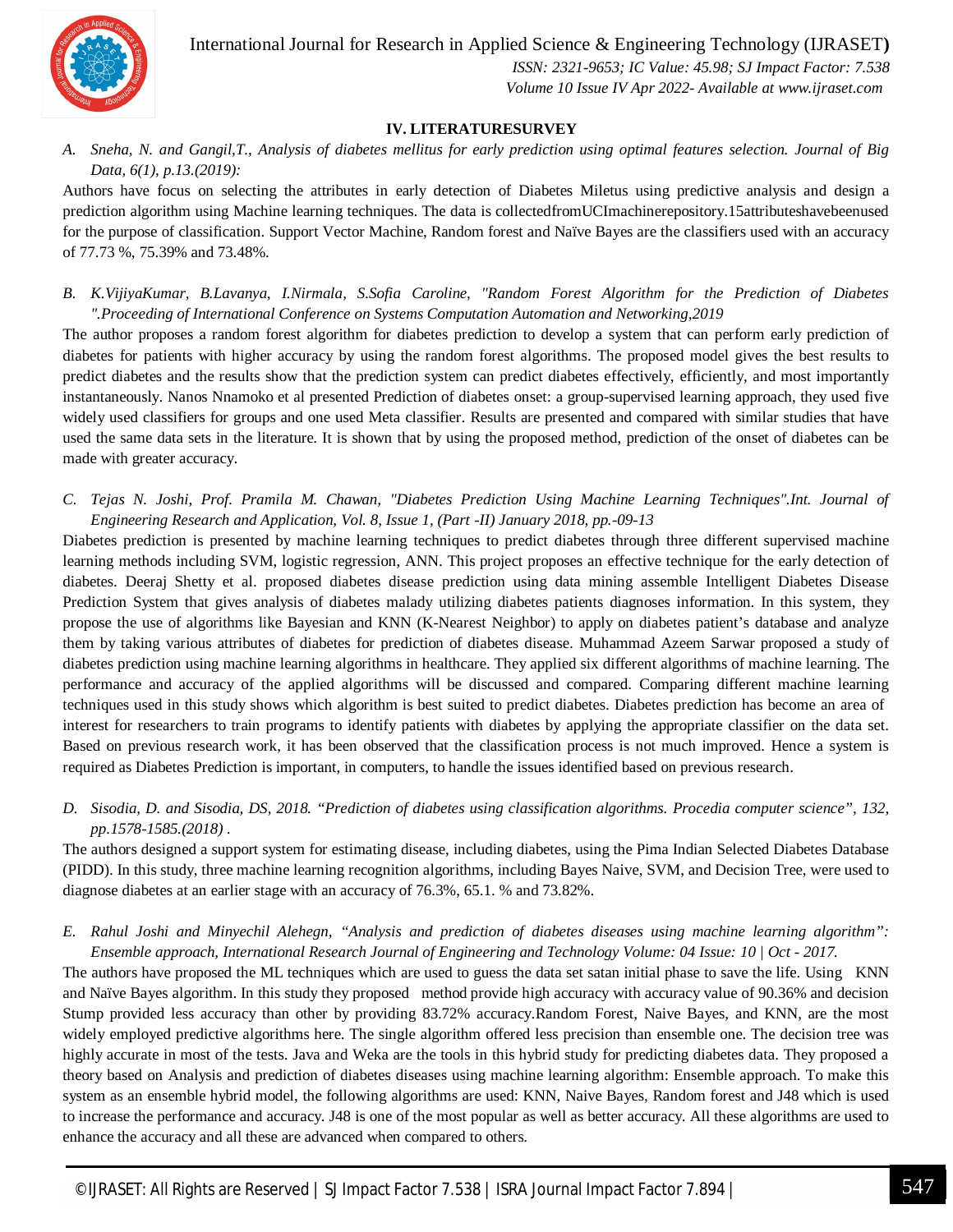

International Journal for Research in Applied Science & Engineering Technology (IJRASET**)**  *ISSN: 2321-9653; IC Value: 45.98; SJ Impact Factor: 7.538 Volume 10 Issue IV Apr 2022- Available at www.ijraset.com*

The random forest provides better accuracy than J48 as well as Nave Bayes in 10 cross-validation splitting method. The fuzzy rule was developed to reduce the wrong treatment.

We can analyze the performance by using the result of this proposed theory

*F. Ridam Pal ,Dr. JayantaPoray, and MainakSen, , "Application of Machine Learning Algorithms on Diabetic Retinopathy", 2017 2nd IEEE International Conference On Recent Trends In Electronics Information & Communication Technology, May 19-20, 2017, India.*

The authors suggested diabetic retinopathy (DR) as one of the main causes of poor visual acuity in diabetics. In it, they tested the performance of a set of machine learning algorithms and verified their performance for a particular data set. They deployed machine learning techniques to predict whether an image contains signs of diabetic retinopathy.

*G. Dr. M. Renuka Devi and J. Maria Shyla, "Analysis of Various Data Mining Techniques to Predict Diabetes Mellitus", International Journal of Applied Engineering Research ISSN 0973-4562 Volume 11, Number 1 (2016).*

The authors propose to analyze different mining skills for diabetes prediction using Naive Bayes, Random Forest, Decision Tree and J48 algorithms. In this K-means and KNN are combined to overcome the computational complexity of large number of dataset. And the training set is verified with fuzzy structures and neural networks to supply higher results.

*H. Veena Vijayan V. And Anjali C, Prediction and Diagnosis of Diabetes Mellitus, "A Machine Learning Approach" ,2015 IEEE Recent Advances in Intelligent Computational Systems (RAICS)| 10- 12 December 2015 | Trivandrum.*

The authors suggest that diabetes is caused by increased blood sugar levels. Various computer information systems have been described using classifiers to predict and diagnose diabetes using decision trees, SVM, Naive Bayes, and ANN algorithms. They proposed a technique for the diagnosis of Diabetic patients such as Prediction and Diagnosis of Diabetes Mellitus – A Machine Learning Approach. They used this technique to provide high accuracy based on the AdaBoost algorithm. We can collect the local dataset by using the relating mean value as a part of the global dataset. As well as we can train and validate the dataset collection by using four base classifiers as a Decision tree, Support Vector Machine, Native Bayes and Decision stump. After that, we can also calculate Body Mass Index (BMI) by using the height and weight of a person. By analyzing all these techniques as well as by using the AdaBoost algorithm, we can easily get the performance accuracy, sensitivity, specificity and also error rate.

*I. Santhanam, T. and Padmavathi, M.S., 2015. Application of K- means and genetic algorithms for dimension reduction by integrating SVM for a diabetes diagnosis. Procedia Computer Science, 47 ,pp.76-83.*

The authors propose a K-means method with the aim of removing noisy data and genetic algorithms to find the optimal feature set with Support Vector Machine (SVM) as the classifier.

The proposed model achieved an average accuracy of 98.79% for the Pima Indian diabetes dataset which was reduced from the UCI repository.

#### **V. CONCLUSION**

Machine learning can help doctors identify and cure diabetes. We will conclude that improving the accuracy of the classification will help the machine learning models perform better.

The performance analysis is in terms of accuracy rate among all the classification techniques such as logistic regression, K-nearest neighbors, SVM, random forest.

Machine learning has the great ability to revolutionize the diabetes risk prediction with the help of advanced computational methods and availability of large amount of epidemiological and genetic diabetes risk dataset.

The main aim is to design and implement diabetes prediction using machine learning methods and performance analysis of that method. The proposed method approach uses SVM, KNN, logistic regression, and random forest. The technique may also help researchers to develop an accurate and effective tool that will reach at the table of clinicians to help them make better decision about the disease status.

We also find that the accuracy of the current system is less than 70%, that's why we suggest using a combination of classifiers called associative methods. The combined method takes advantage of the summation of the values of two or more techniques. We have hoped that our system provides us with more than 98% of accuracy.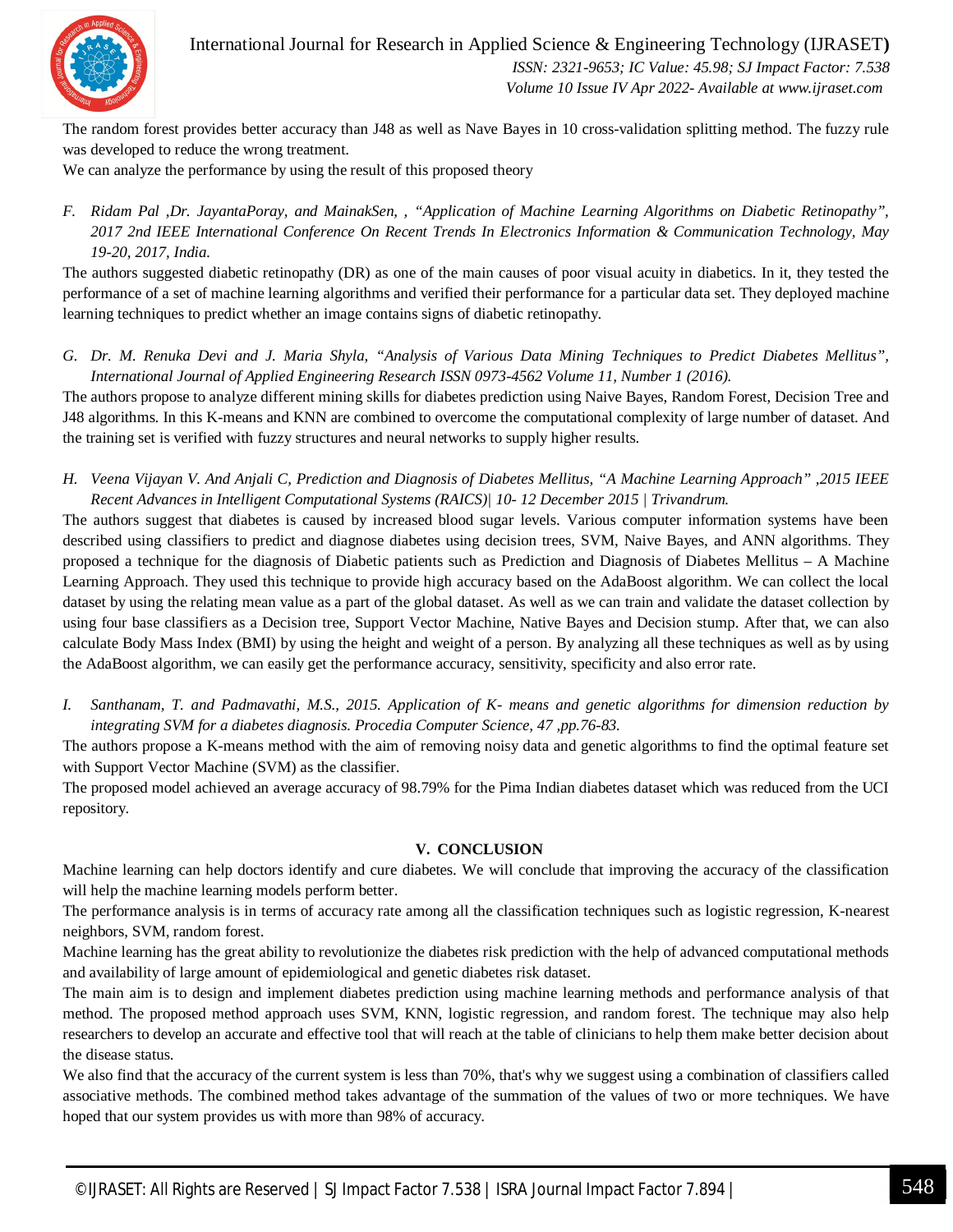International Journal for Research in Applied Science & Engineering Technology (IJRASET**)**



 *ISSN: 2321-9653; IC Value: 45.98; SJ Impact Factor: 7.538*

 *Volume 10 Issue IV Apr 2022- Available at www.ijraset.com*

#### **REFERENCES**

- [1] Sneha, N. and Gangil, T., 2019. Analysis of diabetes mellitus for early prediction using optimal features selection. Journal of Big Data, 6(1), p.13.(2019).
- [2] K.VijiyaKumar, B.Lavanya, I.Nirmala, S.Sofia Caroline, "Random Forest Algorithm for the Prediction of Diabetes ".Proceeding of International Conference on Systems Computation Automation and Networking, 2019.
- [3] Tejas N. Joshi, Prof. Pramila M. Chawan, "Diabetes Prediction Using Machine Learning Techniques".Int. Journal of Engineering Research and Application, Vol. 8, Issue 1, (Part -II) January 2018, pp.-09-1
- [4] Sisodia, D. and Sisodia, DS, 2018. Prediction of diabetes using classification algorithms .Procedia computer science, 132, pp.1578-1585.(2018) .
- [5] Rahul Joshi and Minyechil Alehegn, "Analysis and prediction of diabetes diseases using machine learning algorithm": Ensemble approach, International Research Journal of Engineering and Technology Volume: 04 Issue: 10 | Oct - 2017.
- [6] Ridam Pal ,Dr. Jayanta Poray, and Mainak Sen, , "Application of Machine Learning Algorithms on Diabetic Retinopathy", 2017 2nd IEEE International Conference On Recent Trends In Electronics Information & Communication Technology, May 19-20, 2017, India.
- [7] Dr. M. Renuka Devi and J. Maria Shyla, "Analysis of Various Data Mining Techniques to Predict Diabetes Mellitus", International Journal of Applied Engineering Research ISSN 0973-4562 Volume 11, Number 1 (2016).
- [8] VeenaVijayan V. And Anjali C, Prediction and Diagnosis of Diabetes Mellitus, "A Machine Learning Approach" ,2015 IEEE Recent Advances in Intelligent Computational Systems (RAICS)| 10- 12 December 2015 | Trivandrum.
- [9] Santhanam, T. and Padmavathi, M.S., 2015. Application of K-means and genetic algorithms for dimension reduction by integrating SVM for a diabetes diagnosis .Procedia Computer Science, 47, pp.76-83.(2015).